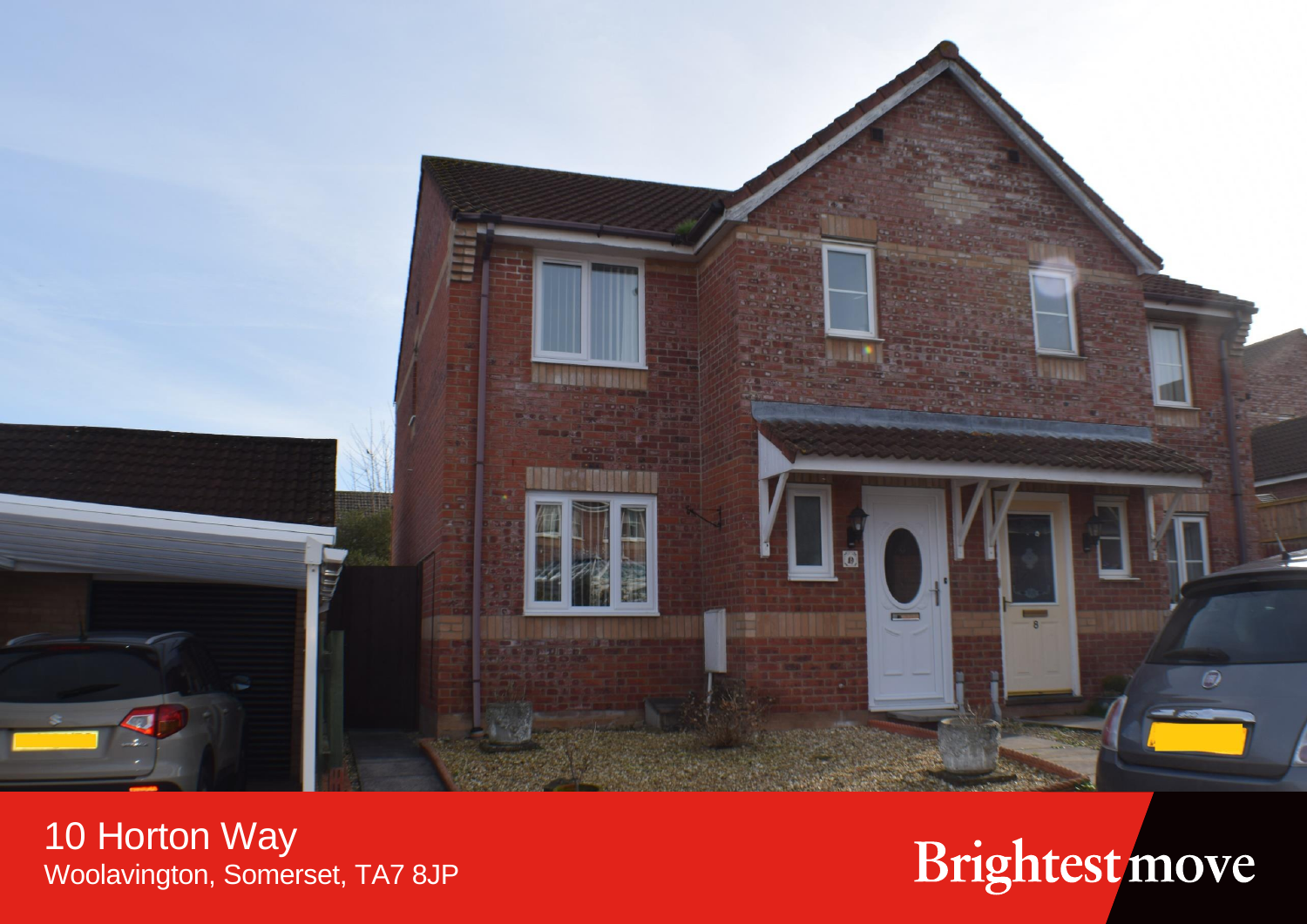## Brightest move

## £260,000



Brightestmove are delighted to offer for sale this semi-detached house which is situated in a tucked away cul-de-sac position in the lower Polden Hills village of Woolavington which is conveniently situated approximately a mile from Junction 23 of the M5 motorway.

This three bedroom home was built by Beazer Homes in 2000 and has been lovingly maintained and improved by the present vendors.

All the double glazed doors and windows (with the exception of the ensuite shower room) have been replaced within the last five years and cavity wall insulation has been installed under the benefit of a 25 year guarantee.

The double glazed and centrally heated accommodation briefly comprises entrance hallway, cloakroom, living room and kitchen/diner to the ground floor with three bedrooms (ensuite to master) and family bathroom to the first floor.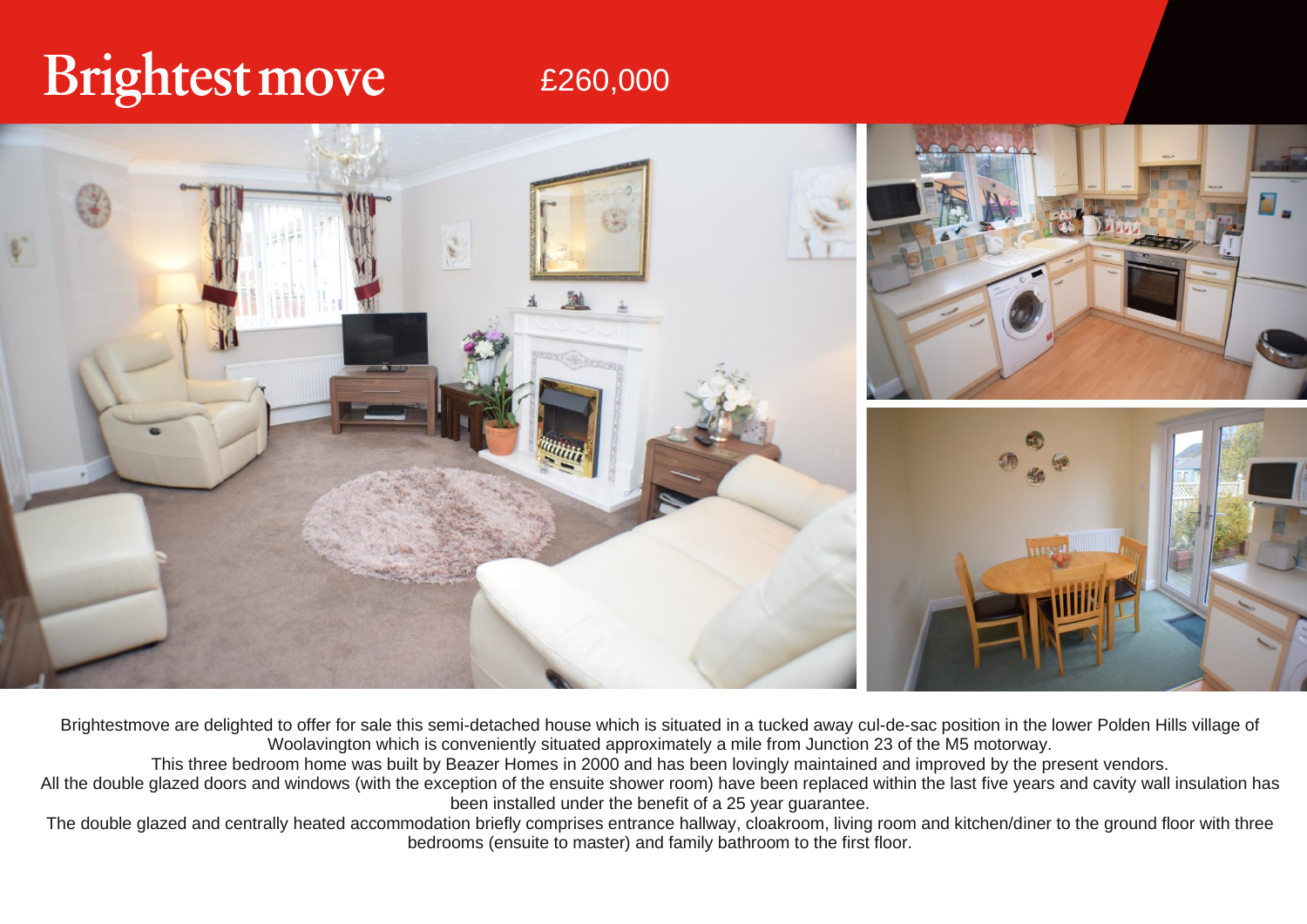

Outside there is off street parking in front of the garage with an open plan garden to the front and an enclosed garden to the rear. The rear garden has been landscaped and retains a good degree of privacy.

The village of Woolavington offers a range of amenities including Church, village shops including Co-Op convenience store, primary school and medical centre. For more information or an appointment to view please contact the vendors sole agents.

SERVICES: Mains gas, electricity, water and drainage HEATING: Gas fired central heating system TENURE: Freehold COUNCIL TAX BAND: C

Brightest move

www.brightestmove.co.uk bridgwater@brightestmove.co.uk